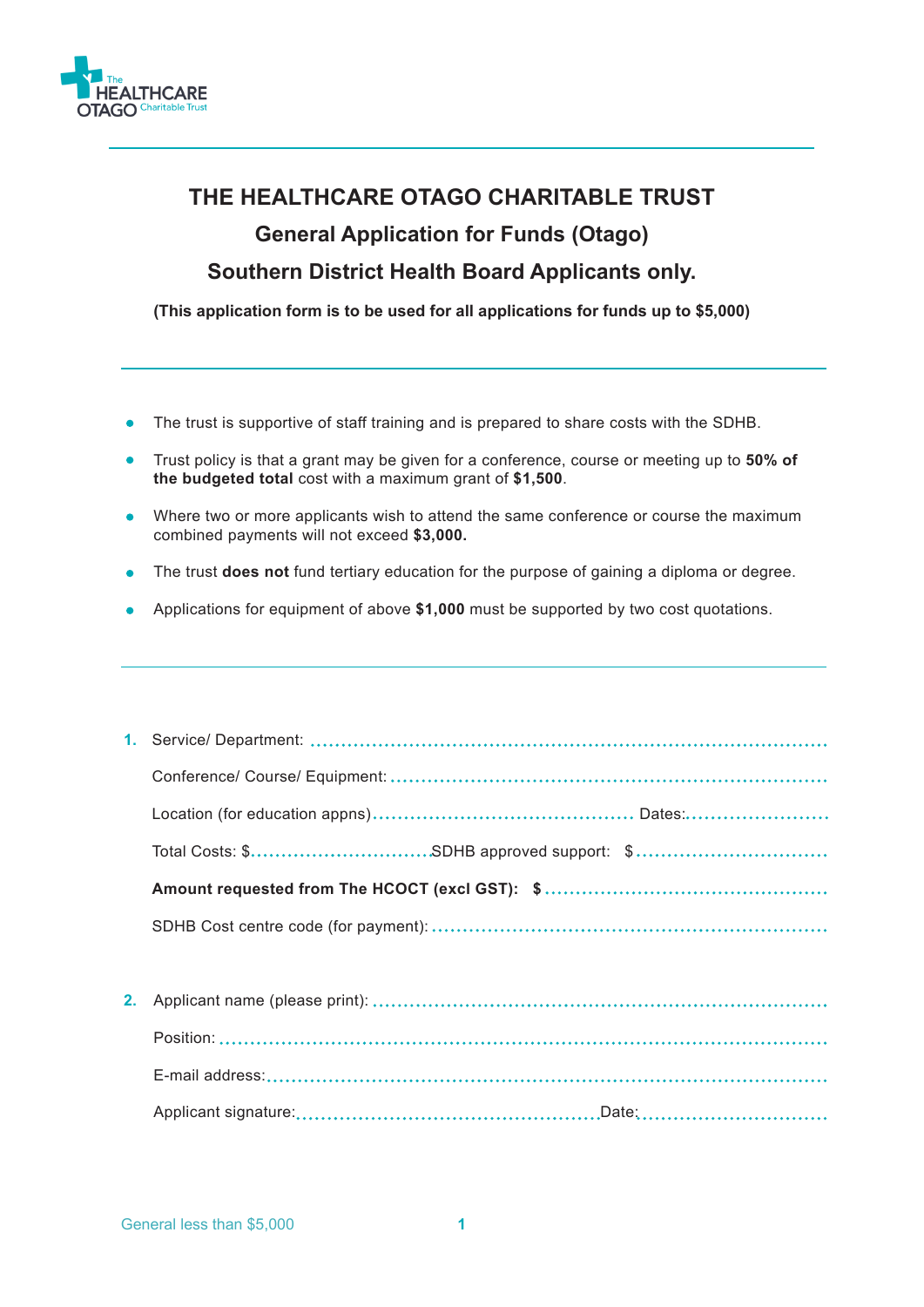

- **3.** Service Manager (please print): Service Manager signature: Date:
- General Manager endorsement (required only if application is over \$1,000) **4.**

General Manager endorses application confirming that funding sought complies with the organisation's guidelines and the objectives of the respective service.

Name (please print): Position (please print): Signature: Date:

- **5.** Purpose of grant:
- **6.** Benefits to applicant(s) or their service that is consistent with the trust's purpose:

(This is an important consideration to the trust when approving funds and applicants should feel free to attach an extra page of information.)

**7.** Please let us know what areas and communities of Otago will benefit from this application: